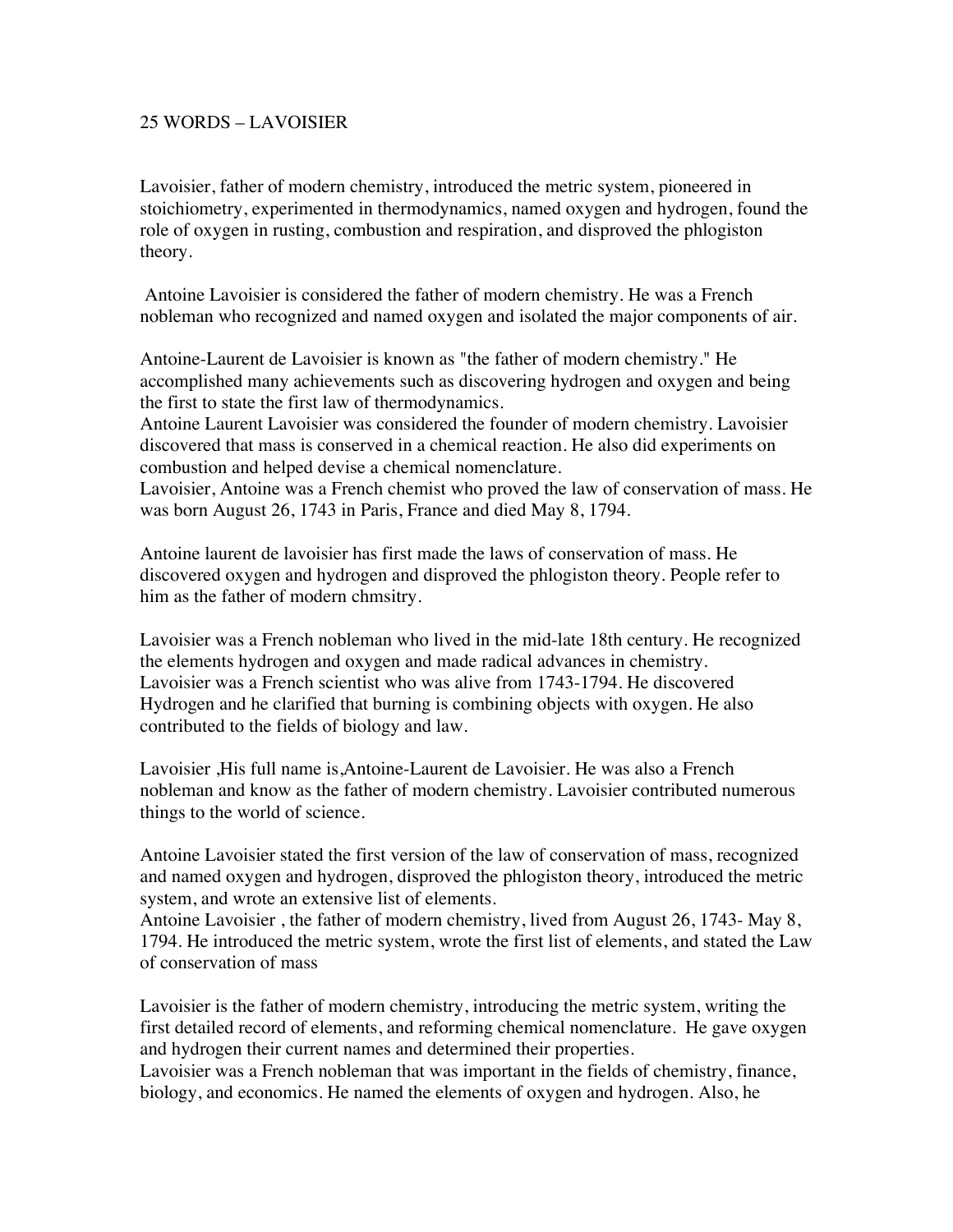introduced the metric system.

Lavoisier; Antoine Lavoisier is known as "the father of modern chemistry". He has achieved many things in his lifetime, such as introducing the metric system and recognizing and naming oxygen and hydrogen.

Lavoisier: Antoine Laurent Lavoisier, known as the Father of Modern Chemistry, was a French chemist who developed the Law of Conservation of Mass by discovering the role oxygen played in combustion.

Antoine Laurent Lavoisier, a French chemist, is considered to be the "father of modern chemistry". He is most noted for his discovery of the role oxygen plays in combustion Antoine Lavoisier was a French Chemist who discovered that air is responsible for combustion and the source of acidity. He introduced the metric system and disproved the phlogiston theory. He discovered water is made of hydrogen and oxygen and that the air is mainly nitrogen and oxygen.

 French chemist Antoine Laurent Lavoisier was the founder of modern chemistry. Lavoisier's interest in science started during his education;listened to lectures on geology and chemistry by Jean Etienne Guettard and Guillaume Francois Rouelle. Lavoisier was the father of modern chemistry. He was a prominent French chemist and leading figure in the 18th-century chemical revolution who developed an experimentally based theory of the chemical reactivity of oxygen.-http://www.britannica.com/eb/article-9106472/Antoine-Laurent-Lavoisier-

Antoine Lavoisier was a Frenchman who is the father of modern chemistry. His contributions include experiments in thermodynamics, the introduction of the metric system, and being the first to state the law of mass conservation. Antoine Lavoisier was the son of a very wealthy family,he began studying math and science at the age of 21. He also studied astronomy, botany, and geology.

Lavoisier: a French nobleman who state the first version of the law of conservation mass, recognized the word oxygen and hydrogen, disproved of the phlogiston theory, and introduced the metric system.

Antoine Lavoisier, sometimes called the father of modern chemistry, had many accomplishments. Among them were his discovery of oxygen and hydrogen, which he also named.

Antoine Laurent Lavoisier was a French chemist that is now called the father of modern chemistry. He was born on August 26, 1743 in Paris, France.

■ Antoine-Laurent de Lavoisier, also known as the father of modern chemistry, introduced the metric system, and wrote the first extensive list of elements. He was beheaded at the height of the French Revolution.

■ Lavoisier built up previous ideas and discovered new ones in

his work with the gas oxygen, and his stating of the law of conservation of mass.

Lavoisier; Antoine Lavoisier was known as a chemist, an economist, and the "father of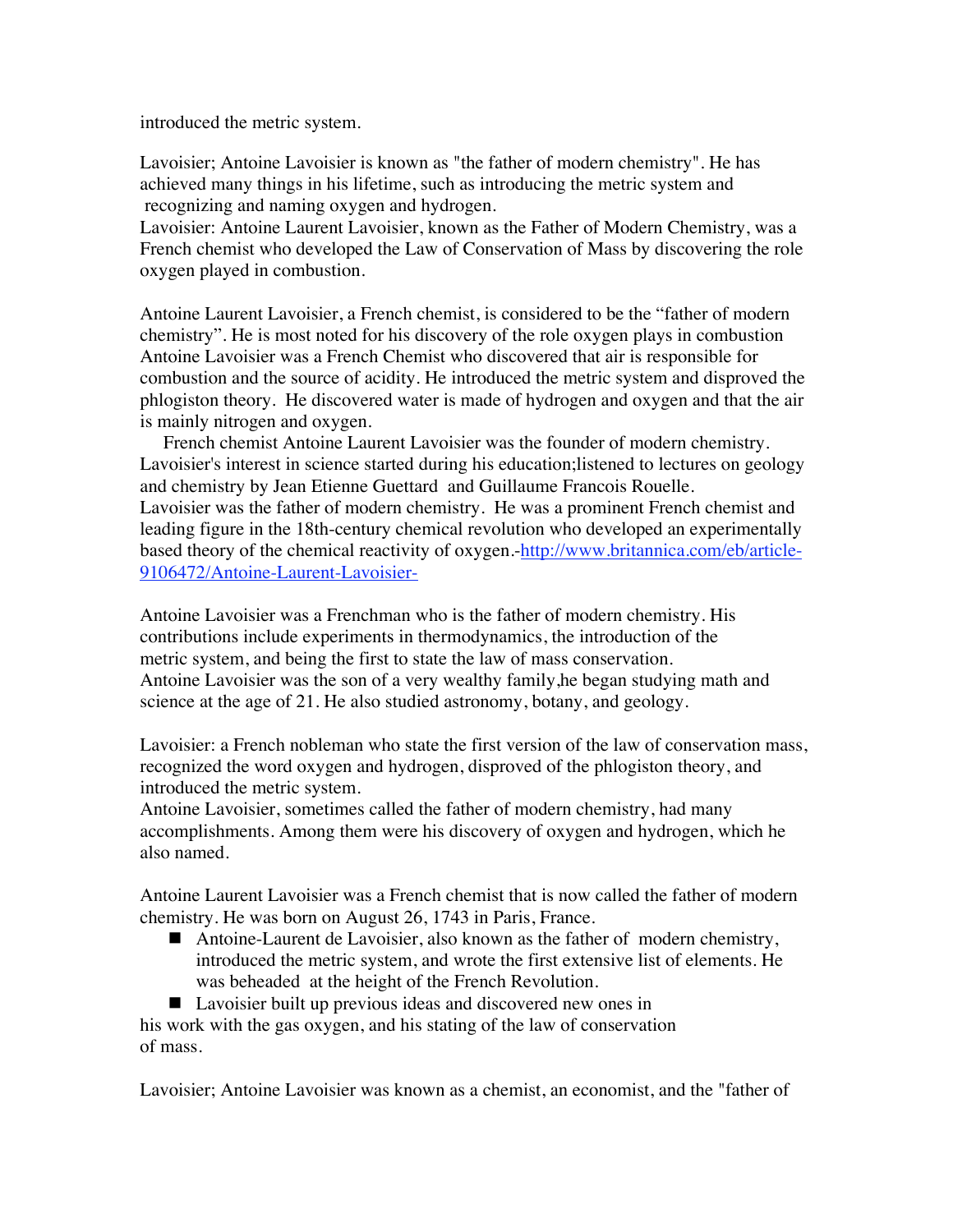modern chemistry". It should be noted that he discovered the role that oxygen plays in combustion.

Antoine Lavoisier was a French chemist who was best known for his discovery of the role of oxygen in a combustion. He was born August 26, 1743 and was executed on May 8, 1794.

 One of the many contributions that Antoine Lavoisier made to chemistry is his discovery of the element oxygen through his experiments in the nature of combustion. Antoine Lavoisier is considered the founder of modern chemistry. He created the first version of the law of conservation of mass and also produced the metric system. Antoine-Laurent Laviosier, a French scientist in the 18th century, stated that matter would be conserved throughout a reaction and proved that water is composed of oxygen and hydrogen

Antoine-Laurent Lavoisier is considered to be the father of modern chemistry. He is also responsible for creating the metric system that we use today. He was falsely accused of conspiracy and guillotined.

Antoine-Laurent de Lavoisier stated the first version of the law of conservation of mass, recognized and names oxygen (1778), hydrogen (1783), and disproved the phlogiston theory

Antoine Lavoisier,a French chemist, made many contributions to chemistry. Lavoisier experimented with thermodynamics and combustion; he also contributed to the law of conservation of mass.

Antoine Lavoisier, a French chemist known as "the father of modern chemistry", mainly discovered the role of oxygen in combustion and respiration, proved the law of conservation, reformed the chemical nomenclature, and named hydrogen.

Antoine Lavoisier was well known for his understanding of finance, biology, chemistry and economics. In 1778 he stated the law of conservation of mass and recognized oxygen. In 1783 he recognized hydrogen, introduced the metric system and reformed element nomenclature.

Antoine-Laurent de Lavoisier was a French nobleman. He was the first to recognized and named oxygen and hydrogen. He is known as the father of modern chemistry.

Lavoisier, he stated the first version of the law of conservation of mass, disproved the phlogiston theory, introduced the metric system, wrote the first extensive list of elements and he helped to reform chemical nomenclature.

Antoine Lavoisier stated the fisrt version of law of conservation of mass. He also wrote the first list of elements which included Hydrogen and Oxygen.